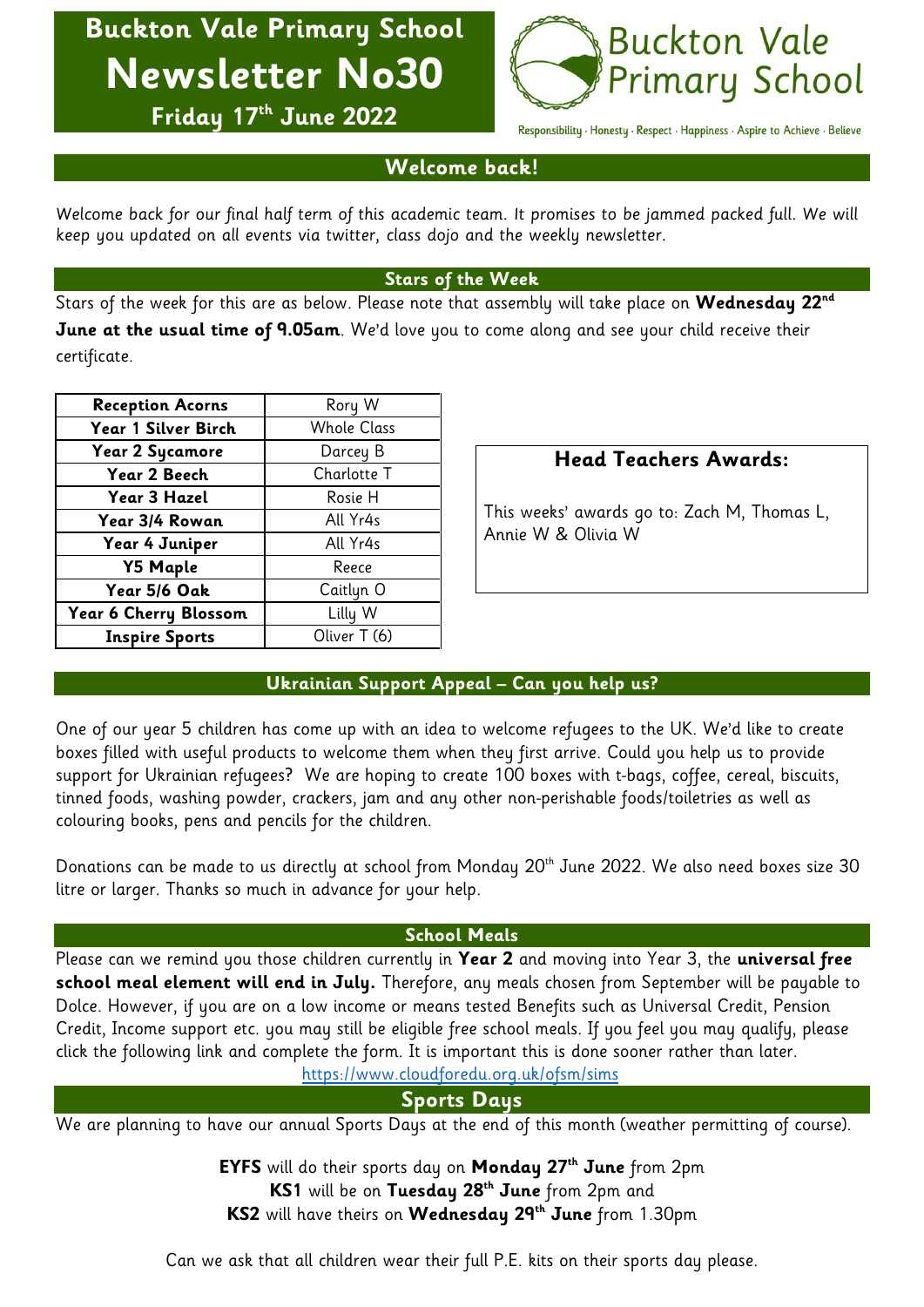| <b>Forthcoming Events/Diary dates</b> |                                                                                                         |  |
|---------------------------------------|---------------------------------------------------------------------------------------------------------|--|
| Monday 20th June                      | Friends of Buckton Vale AGM 6.30pm in the school hall - all                                             |  |
|                                       | welcome so please come along and support the team                                                       |  |
| Friday 24th June                      | NON-UNIFORM Box of Chocolates for Summer Fair (Date of which tbc)                                       |  |
| Monday 27th June                      | <b>EYFS Sports Day 2pm</b>                                                                              |  |
| Tuesday 28 <sup>th</sup> June         | Assembly for all our Brass Band Parents (9.05am-9.30am approx.)                                         |  |
| Tuesday 28th June                     | KS1 Sports Day 2pm                                                                                      |  |
| Wednesday 29th June                   | KS2 Sports Day 1:30pm                                                                                   |  |
| Thursday 30th June                    | Moving Up Day                                                                                           |  |
| Thursday 30th June                    | Tameside Secondary Transition Day 1 (Children to wear full school<br>uniform not their leavers hoodies) |  |
| Thursday 30th June                    | Reception Induction afternoon (New starters)                                                            |  |
| Friday 1 <sup>st</sup> July           | Tameside Secondary Transition Day 2 (Children to wear full school<br>uniform not their leavers hoodies) |  |

# **School Uniform**

We will add a uniform reminder to our newsletter next week, but this can be currently viewed our website.

We have also had donated some almost new summer dresses aged 5-6 & 8-9 years along with some school jumpers aged 8-9 years. If anyone feels these would be of benefit to them, please contact the school office (first come first served basis obviously)

If your child is moving onto high school, Mossley & Copley do have a support network for preloved school uniform for anyone who may struggle with the high cost of purchasing uniform for high school.

Mossley have suggested parents visit their website and look under the Yr7 Welcome tab for further information on used/preloved uniform. There is a link to the 'grownoutofit' page

Anyone who is going to Copley, and feel like they need support, please contact us in confidence via either emailing or phoning Jackie Brook in the school office [admin@bucktonvale.tameside.sch.uk](mailto:admin@bucktonvale.tameside.sch.uk) or 01457 833102

Discount voucher available at the end of this newsletter for MCS Stores Ashton



### **In the Community**

Two of our KS2 children, Maisie and Isla, have set themselves the challenge to walk ten miles in their tenth year throughout the month of June to raise money for the Bowelbabe fund. So far, they've covered over seven miles and have done so with a smile on their faces.

They've currently raised over £250 and would be delighted if anyone would be kind enough to support them with their efforts by

visiting <https://www.justgiving.com/fundraising/tenatten>

Please see below for TERM Dates 2022-2023